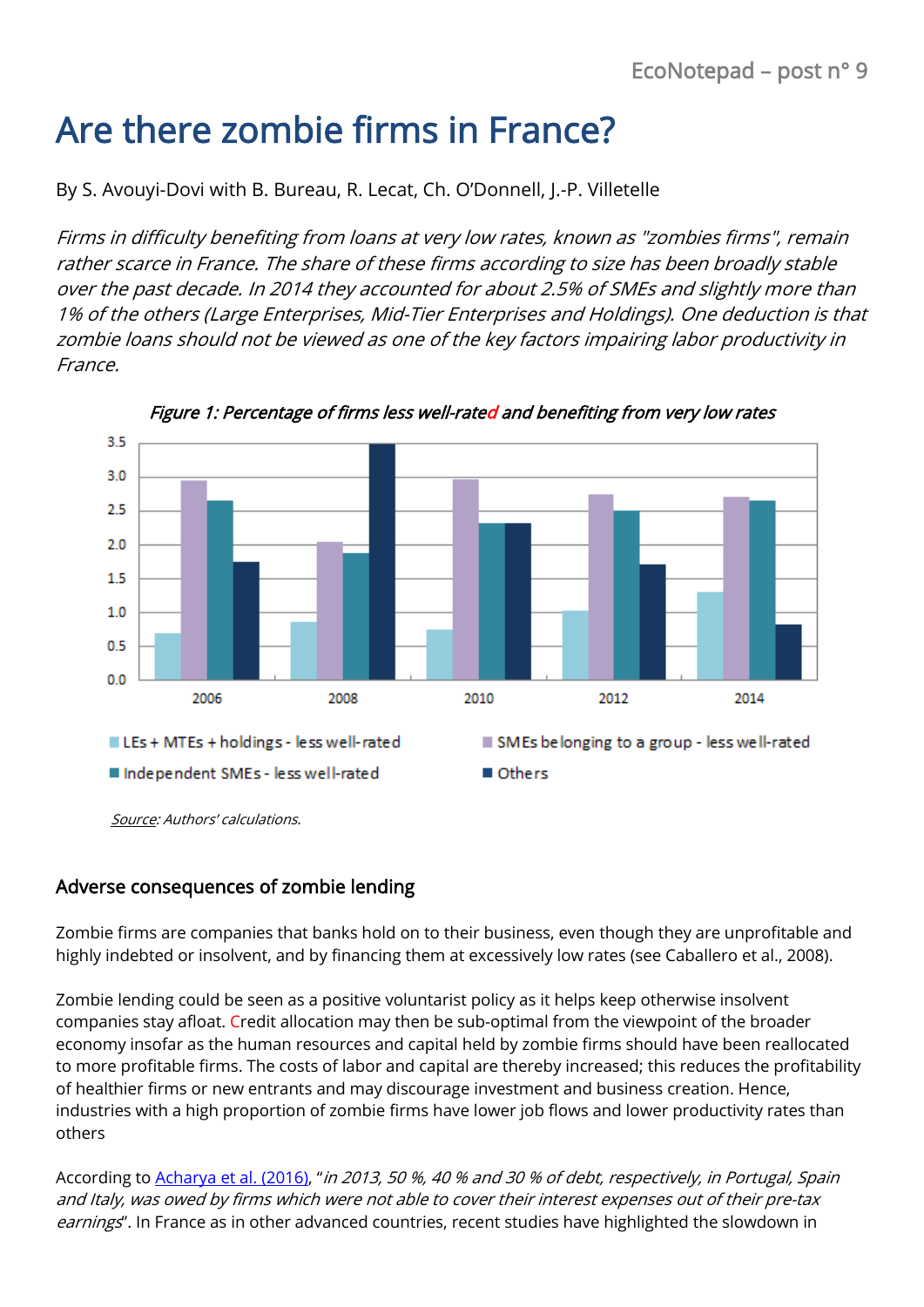productivity (se[e Bergeaud et al., 2016,](http://onlinelibrary.wiley.com/doi/10.1111/roiw.12185/suppinfo) [France Stratégie, 2016\)](http://www.strategie.gouv.fr/publications/comprendre-ralentissement-de-productivite-france). Could this slowdown result from a surge in the relative share of zombie firms in France? This article replies negatively for France on the basis of a more detailed article of the Bulletin de la Banque de France (see Avouyi-Dovi et al., 2016).

## French lending rates: Strong scattering and sharp decline

The analysis covers short-term as well as investment loans. It takes into account the "Narrowly Defined Effective Rates (NDERs), annualized over the life of the loan. The NDERs are determined by the total remuneration from the transaction for the lending credit institution and the total cost of the transaction for the borrower. They are drawn from Banque de France databases.



Figure 2: Cheap short-term and investment loans to non-financial corporations

Sources: Banque de France and authors' calculations.

The financial crisis in 2009 marked a break in the upward trend in bank lending rates since 2005. Median rates fell by around 5 percentage points (pp) in less than a year on short-term loans and by around 3 pp over two years for long-term loans (see Figure 2). In 2010-11, they rose again slightly as a result of the sovereign debt crisis in some euro area countries. Once tensions subsided, the downward trend in rates resumed, especially for loans with duration of more than one year. Overall, from end-2008 to end-2014, median rates fell by around 4 pp for both short- and long-term loans.

## Around 10% of firms benefiting from very low rates

The Banque de France rating system for firms is based on an expert assessment made by financial analysts. It takes into account both financial and qualitative criteria; it covers about 280,000 firms with a turnover of more than 750K euros. It includes 11 ratings ranging from an excellent situation to a compromised situation, in addition to a rating given in the absence of adverse information and recent documentation, and another rating associated with legal insolvency (see [http://www.fiben.fr/cotation/cotation-bdf.htm\)](http://www.fiben.fr/cotation/cotation-bdf.htm)

A firm is assumed to to have been granted particularly advantageous borrowing conditions (very low rates) if the rate on its loan is lower than the first decile of the rates for the healthiest firms, i.e. the highest rate offered to 10% of the firms benefiting from the lowest rates and the best rating of the Banque de France.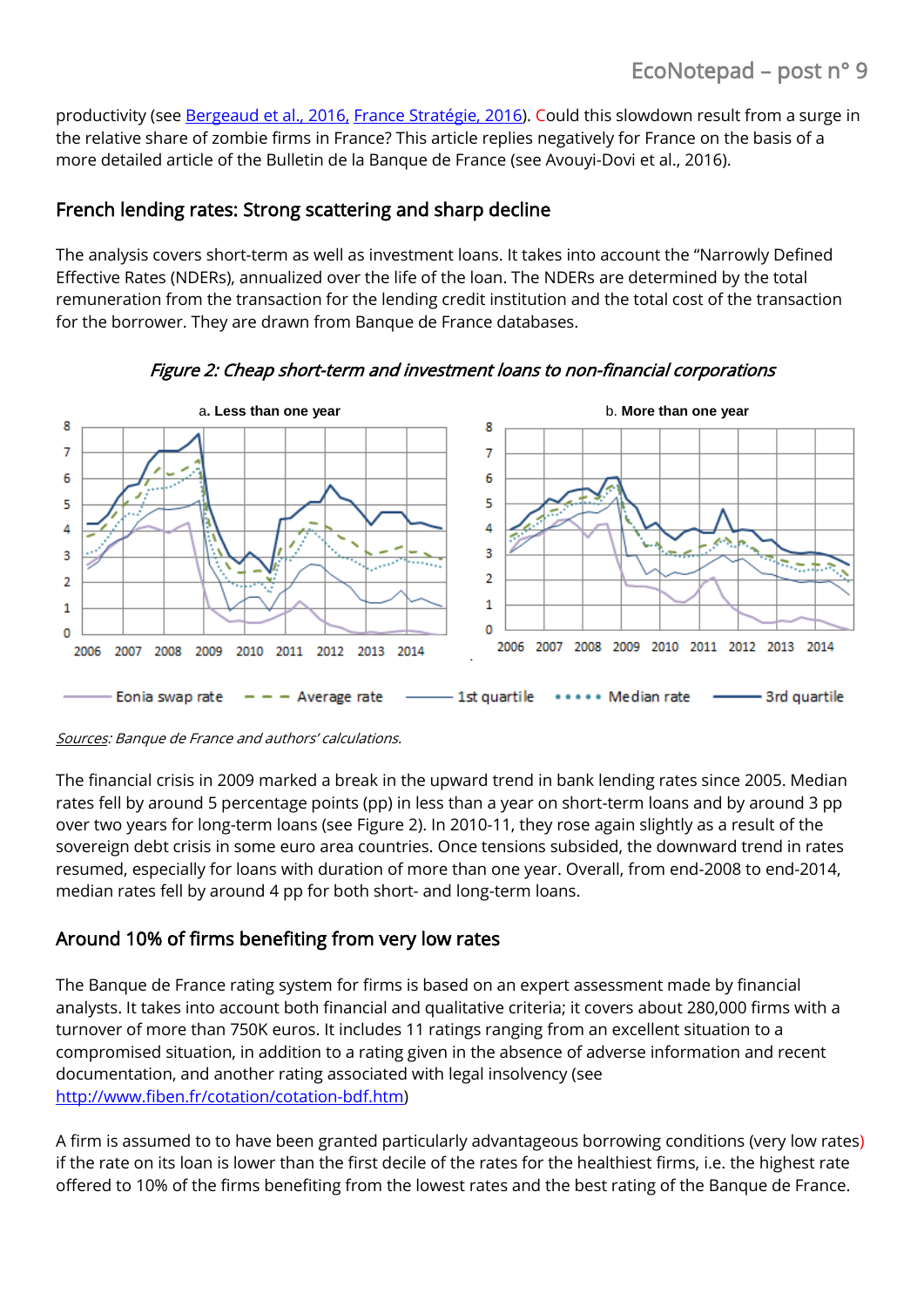Over the whole sample, around 10 % of firms on average benefit from low-interest loans. This share slightly increased in 2010, before a net decline in 2014. Besides, as a percentage of the volume of new lending, this proportion is around 20%. This reflects the fact that the rates correspond to fairly high loan volumes. This latter proportion significantly increased following the crisis before converging back to its back to its long-run level in the recent period.

Firms benefiting from loans with very low interest may be financially sound. Thereby, it is interesting to look at the share of these loans extended to firms less well-rated by Banque de France (5+ and worst, the 5+ threshold being determined by taking into account the minimum quality requirement for signatures of receivables defined by the Eurosystem) also considering their size. A rise in the share of low-rated companies receiving very-low-interest loans would be strong evidence of zombie lending.

## Relatively stable and weak shares of firms "less well-rated" benefiting from very low rates

Figure 3a shows that, for each size category, the share of firms with the lowest rating and with very low interest rates is more or less stable over the period: between 2% and 3% of small and medium-sized enterprises (SMEs) and around 1% of all large enterprises (LEs), mid-tier enterprises (MTEs) and holdings. The share of loans with very low interest rates in new loans is more volatile and significant (see Figure 3b), which reflects the sensitivity of the indicator to to large-value loans.



#### Figure 3: Relatively stable shares of firms "less well-rated" benefiting from very low rates

Calculations based on new short-term and investment loans to non-financial firms; shares of firms and of new lending with rates below the first decile of rates granted to firms rated 3++, 3+, 3, 4+ and 4. The lowest ratings are 5+, 5, 6, 7, 8, 9 and P (see [https://publications.banque-france.fr/sites/default/files/medias/documents/bulletin-de-la-banque-de-france\\_196\\_2014](https://publications.banque-france.fr/sites/default/files/medias/documents/bulletin-de-la-banque-de-france_196_2014-t2.pdf) [t2.pdf\)](https://publications.banque-france.fr/sites/default/files/medias/documents/bulletin-de-la-banque-de-france_196_2014-t2.pdf).

#### Source: Authors' calculations.

For SMEs, the share of low-interest loans increased during the financial crisis, but has declined since then. For larger firms, the share is small (less than 1%), but has increased significantly since 2011. In fact, this increase is mainly attributable to companies rated 5 and 5+. The default rates of these latter firms are much lower than for firms rated 6 and above. So, in 2014, around 10 % of the total amount of credit extended to large corporates, MTEs or holding companies, was granted at particularly low rates to firms with a rating between 3++ and 4.